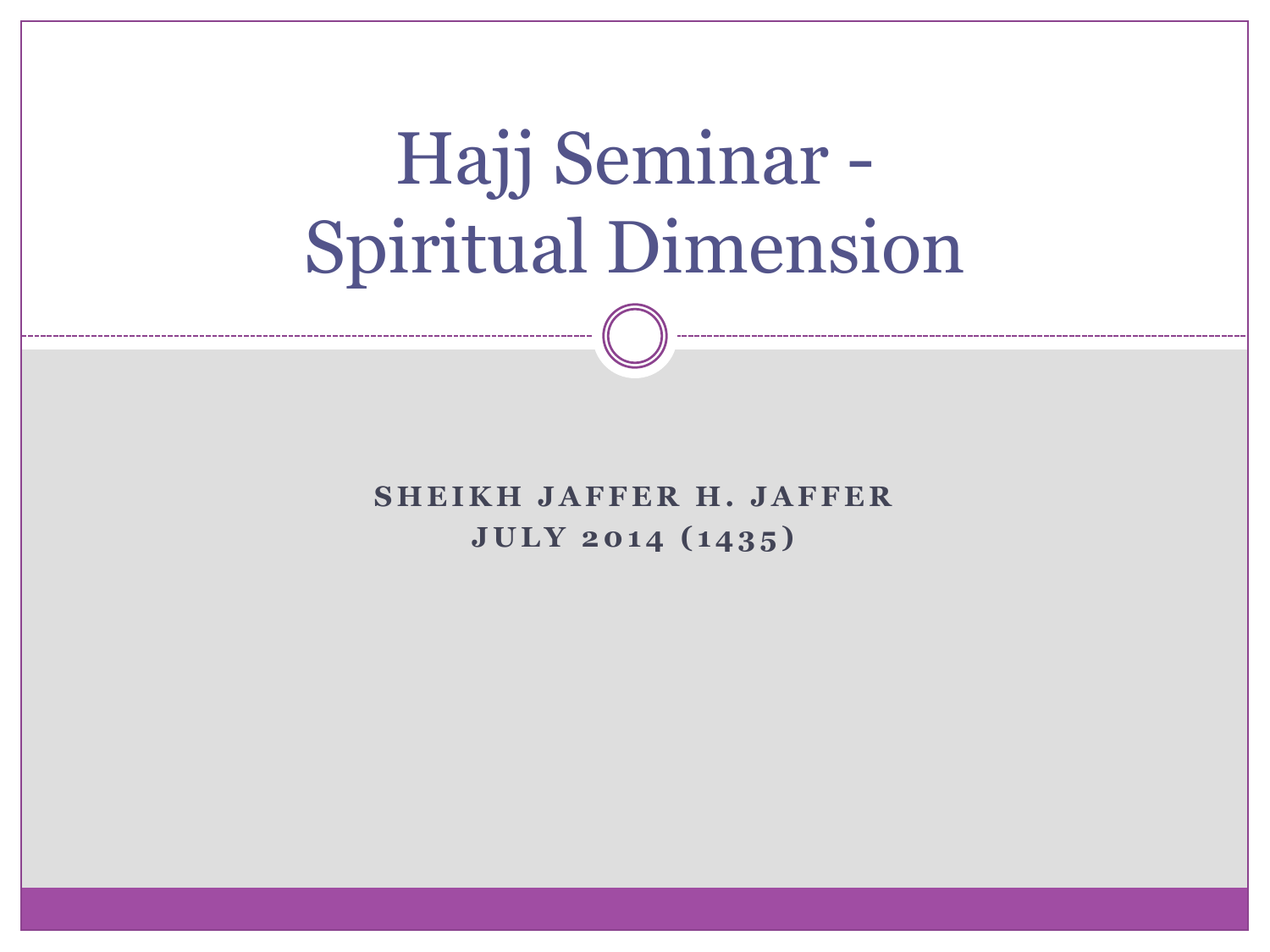### • Much has been written on this subject already:

- $\blacktriangleright$  Imam Sajjad AS's conversation with Shibli
- The Spiritual Aspects of Haj (from Qur'an and Sunnah) translated by Sheikh Abbas Jaffer
- On-line Lectures http://hajjguide.org/
- $\triangleright$  Dr. Shariati's book Hajj
- $\times$  Resources provided by HAC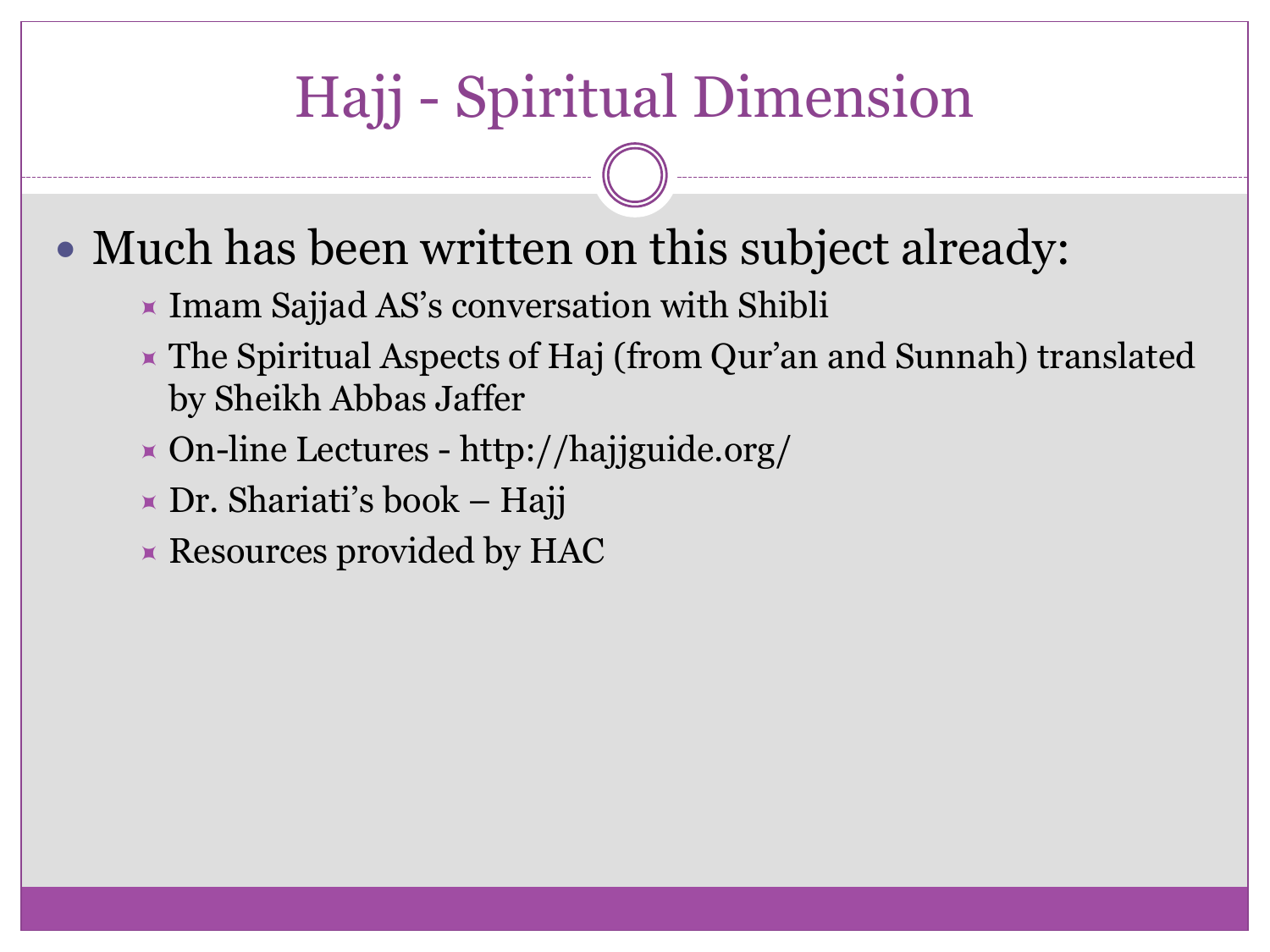- First: Completing one of our Divine Obligations
	- وَ لِلَّهِ عَلىَ النَّاسِ حِجُّ الْبَيْتِ مَنِ اسْتَطَاعَ إِلَيْهِ سَبِيلًا وَ مَن كَفَرَ فَإِنَّ اللَّهَ غَىنِ عَنِ الْعَالَمِنيَ *And it is the duty of mankind toward Allah to make pilgrimage to the House for*
	- *those who can afford the journey to it and should anyone renege on his obligation, Allah is indeed without need of the creatures. 3:97*

### • Second: Understanding the Philosophy of Life

#### We are all guests of Allah SWT

 $\blacktriangleright$  Imam as-Sadiq AS: "Those who perform the Hajj and the 'Umrah are the guests of Allah. If they ask Him for something, He will grant it to them; if they call upon Him then He will answer them; if they intercede (for others), their intercession will be accepted; if they remain quiet, then He will begin to speak to them; for every dirham which they spend (in their trip to the Hajj), they will receive one million dirhams in return."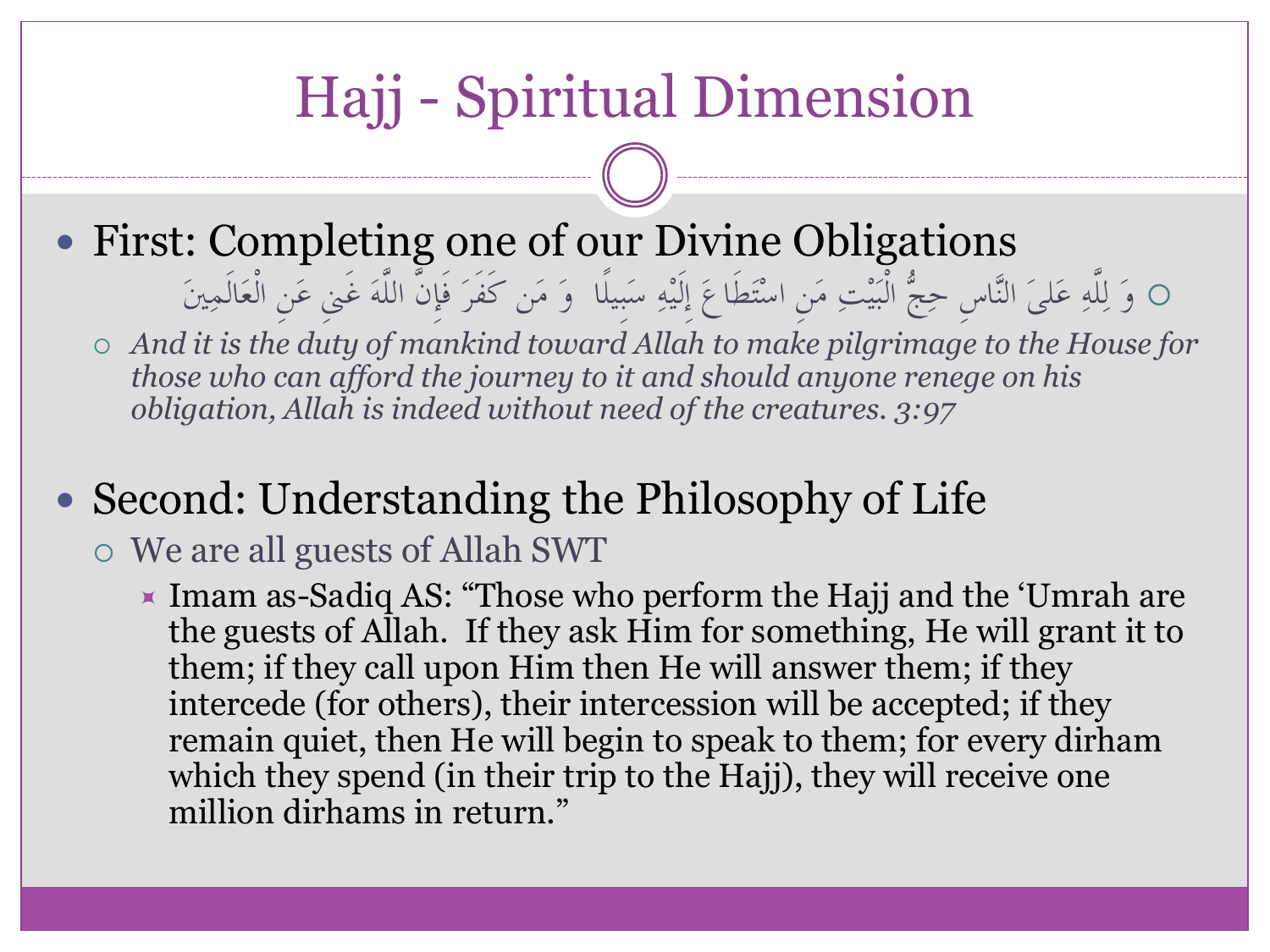### • Third: Prepare, Prepare, Prepare!

o Read, study, ask, inquire, be excited!

 $\circ$  Prepare a will – shows we are not afraid of death

- Imam as-Sadiq AS: "A person who dies while proceeding towards Makkah or while returning back (from Makkah) will be protected from the great distress of the Day of Resurrection."
- Understand the spiritual significances of all that we will be doing:
	- Wearing of the Ihram; Looking at the Ka'aba; Tawaf, Sa'ee; Taqsir; Stoning of Shaitan…etc.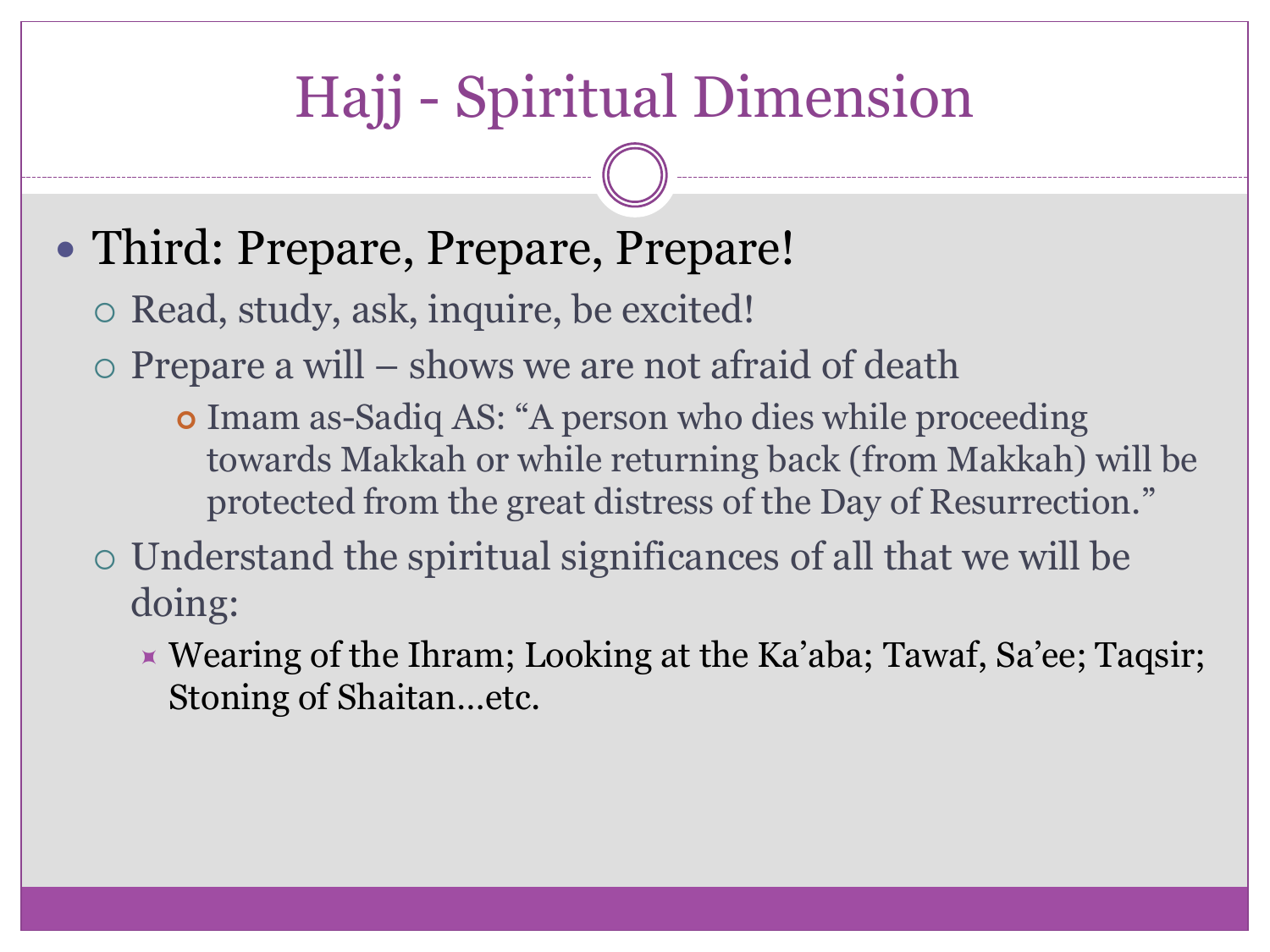#### Detach yourself from this world

#### $\star$  Do not worry about how much money you spent

 Imam as-Sadiq AS: "I have not seen a single thing which makes a person free from want (financially secure) quicker, nor which is more effective in removing poverty, than continuously performing the Hajj (year after year)."

#### $\triangleright$  Do not concern yourself with eating and shopping over there!

 Imam as-Sadiq AS "Hajj is of two types: Hajj for the sake of Allah and Hajj for the sake of people. A person who performs Hajj for Allah, surely his reward will be with Allah - Paradise; and a person who performs Hajj for people, surely his reward will be with people (to give him) on the Day of Resurrection."

#### $\overline{\phantom{a}}$  Study and Learn about the Ahlul Bayt AS who are buried there

- Imam as-Sadiq AS One who visits Husein AS while he knows his status, it is as though he has visited Allah SWT upon His Throne.
- $\star$  Fast and take out Ghusl before you leave!
	- Imam as-Sadiq AS: "…fast for 3 days and take out Ghusl before leaving…"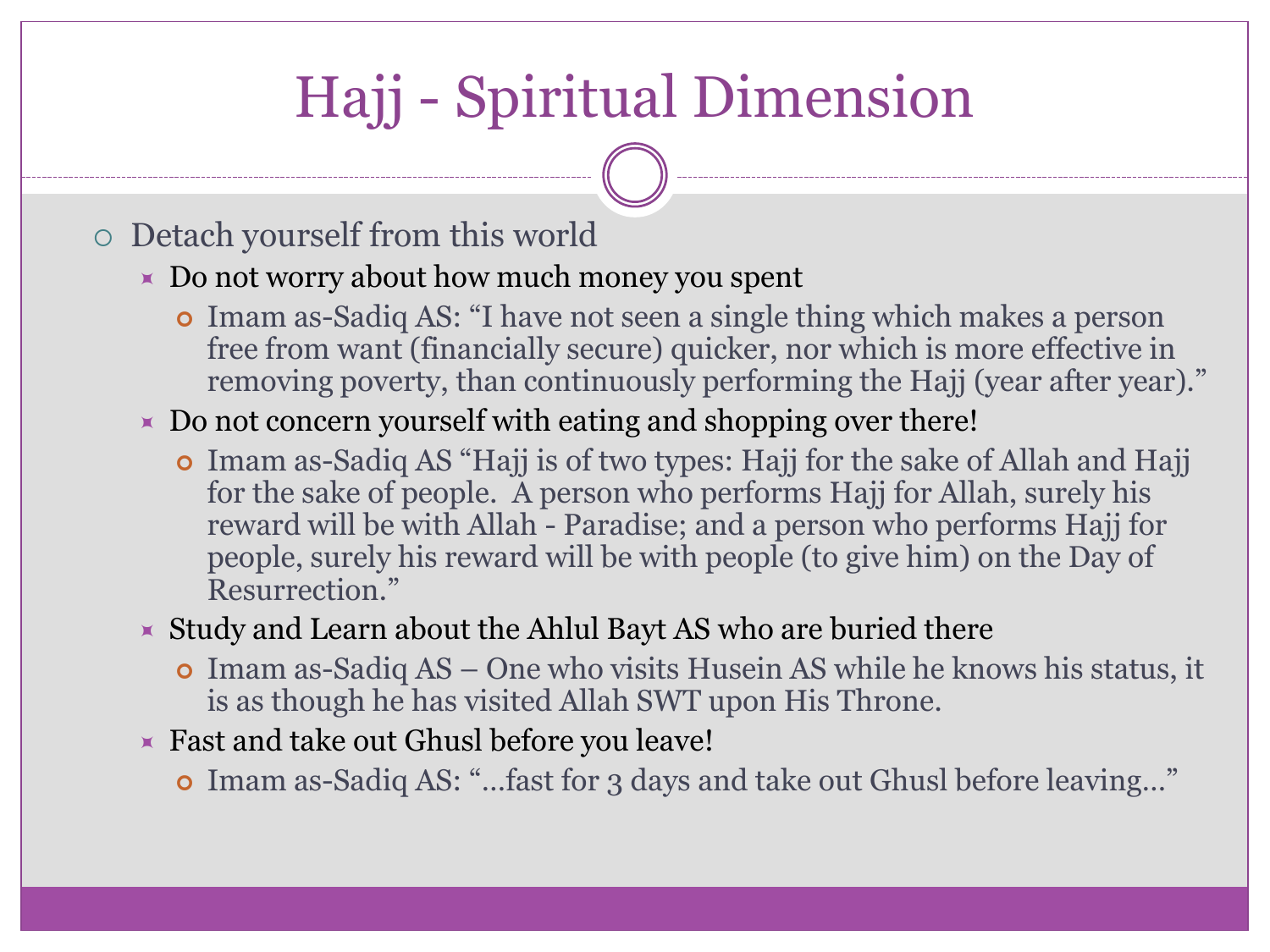Advice from our 6<sup>th</sup> Imam AS:

- When you intend to go on Hajj pilgrimage, empty your heart for sake of Allah, Glorified is He, of any preoccupation, which makes you unmindful of Him. Entrust all your affairs to the Creator and rely on Him for what you do and you do not. Submit yourself to the divine fate, decision, and destiny. Say farewell to the world, comfort, and people.
- Discharge what you owe others. Do not rely on your provision, means of transportation, friends, physical power, youth, and wealth, for Allah may turn all of them as your enemies so that you will know there is no power or option but with Allah without whose assistance no one can succeed.
- Then be prepared for Hajj like one who has no hope of returning home. Behave well with the co-travelers. Observe prayer timings and the traditions of the Holy Prophet (saw), perform what is your duty on courtesy, patience, tolerance, gratitude, compassion, generosity, and selfsacrifice all the time.
- Then purify yourself with the water of repentance, put on the garment of truthfulness, sincerity, humbleness, and modesty.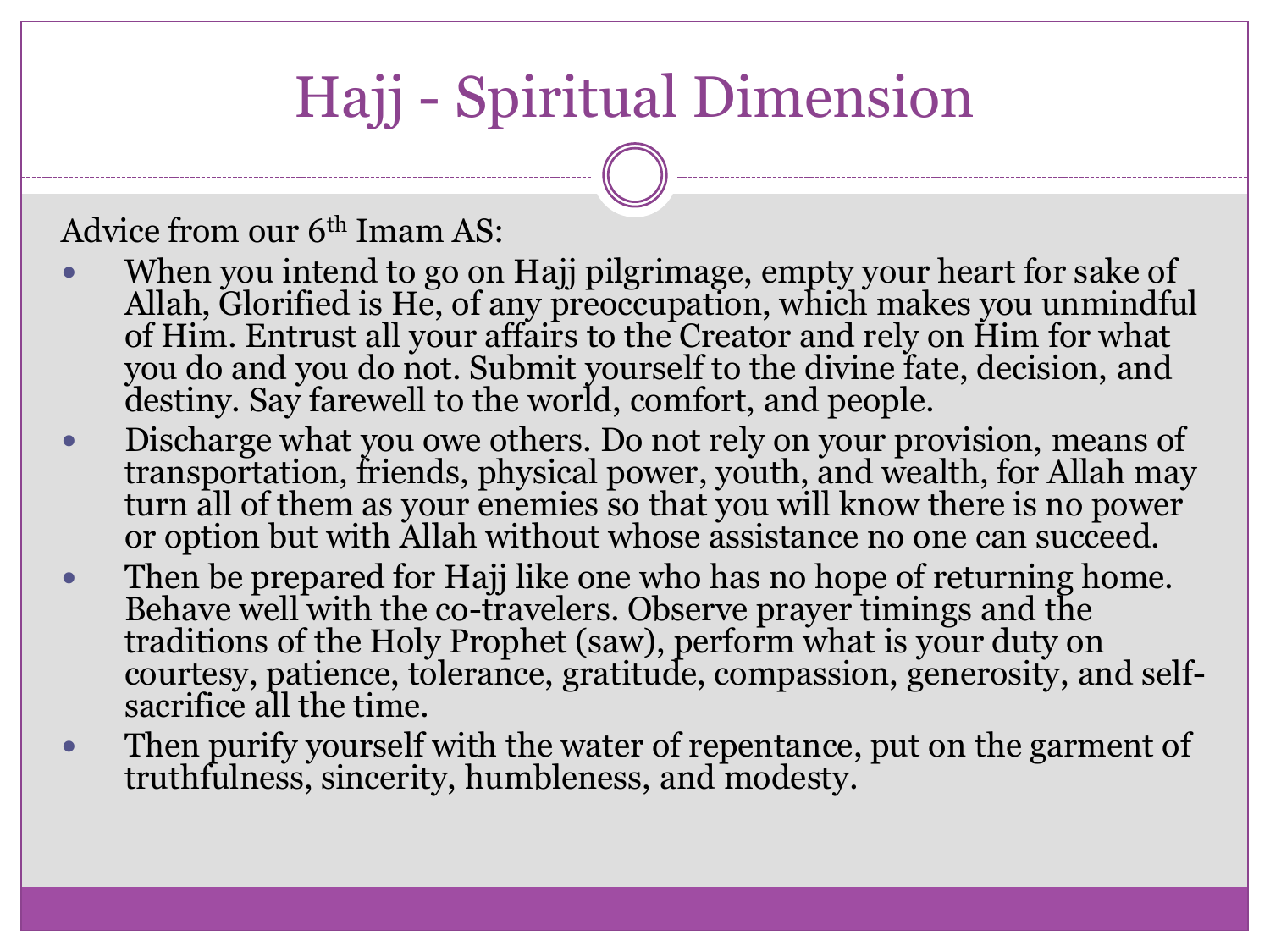- Get rid of whatever keeps you away from Allah's remembrance and obedience to Him.
- Say Labbayk to Allah with pure, flawless, and chaste heart while you have laid hold on the firmest handle.
- Circumambulate the throne with your heart among the angels in the same way as you circumambulate the House with other Muslims.
- Perform Harwala (fast pace); that is escape from carnal desires with all your power and strength.
- Come out of your ignorance and wrongdoings when leaving Mecca for Mina and never desire what is not lawful or you or not worthy of.
- Confess of your wrongdoings in Arafat, renew your covenant with Allah, Exalted is He, on His Oneness and approach Him.
- Fear Him in Muzdalifah and make your soul ascend to heaven by climbing up the mountain.
- Cut the throat of carnal desires and greed by offering animal sacrifice.
- Throw away lust, miserliness, meanness, and all blameworthy acts through Ramy al-Jamarat.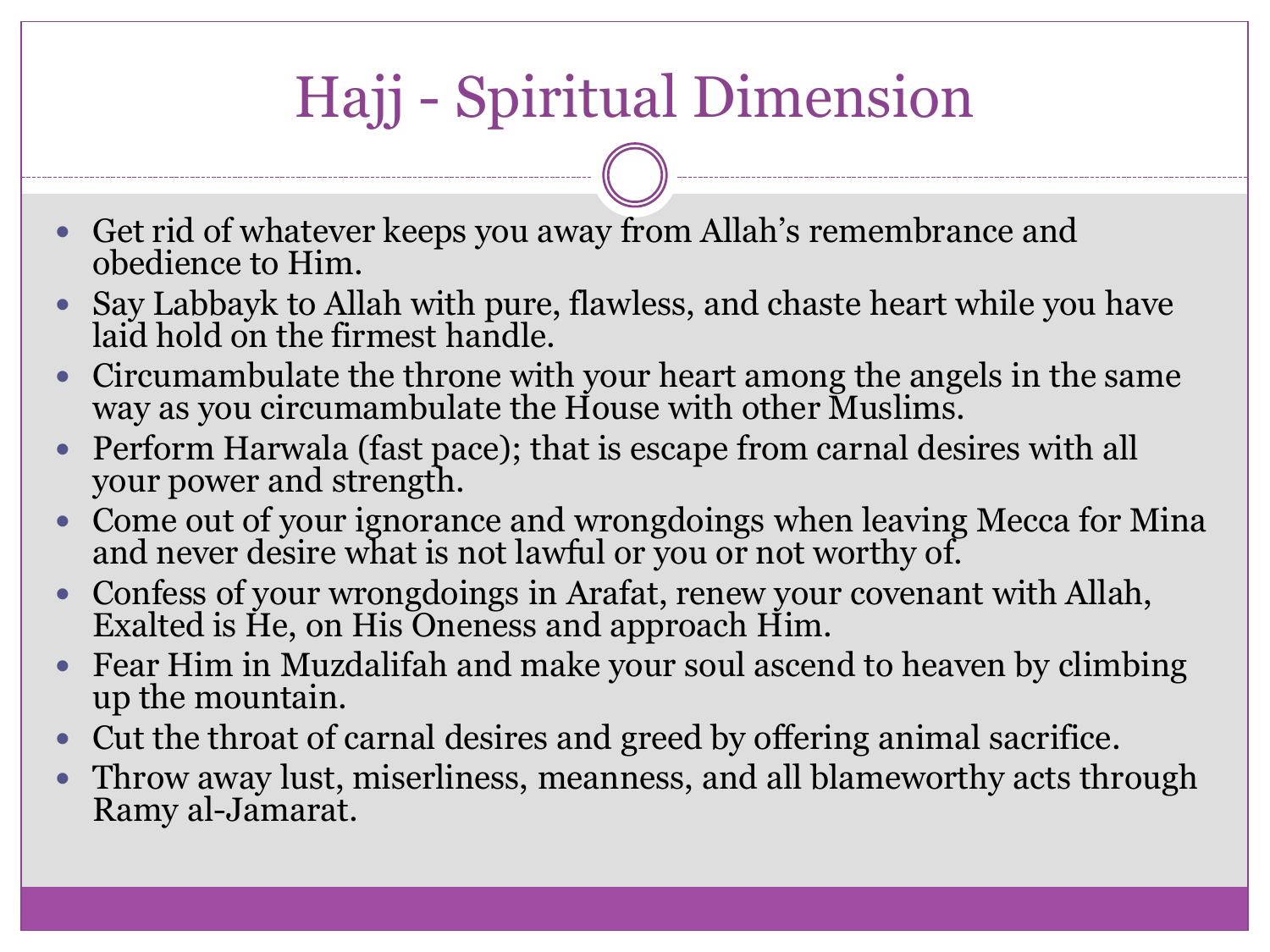- Do away with the internal and external flaws when shaving your head.
- Enter the sanctuary of Allah, Exalted is He, by ridding yourself of all desires when entering the Sacred Precinct.
- Visit the House in order to honor its Owner and to know His glory and magnanimity.
- Caress the Black Stone while you are content with what He has given you and you have become humble before His greatness.
- Say farewell to everything save Allah in the last circumambulation.
- Purify your soul and prepare for meeting Allah by staying in Safa.
- Be fair-minded and dissolve yourself in Allah's Attributes when you are in Marwa.
- Be firm on and faithful to the pledge you have given to Allah by which you have performed your Hajj until the Day of Judgment.